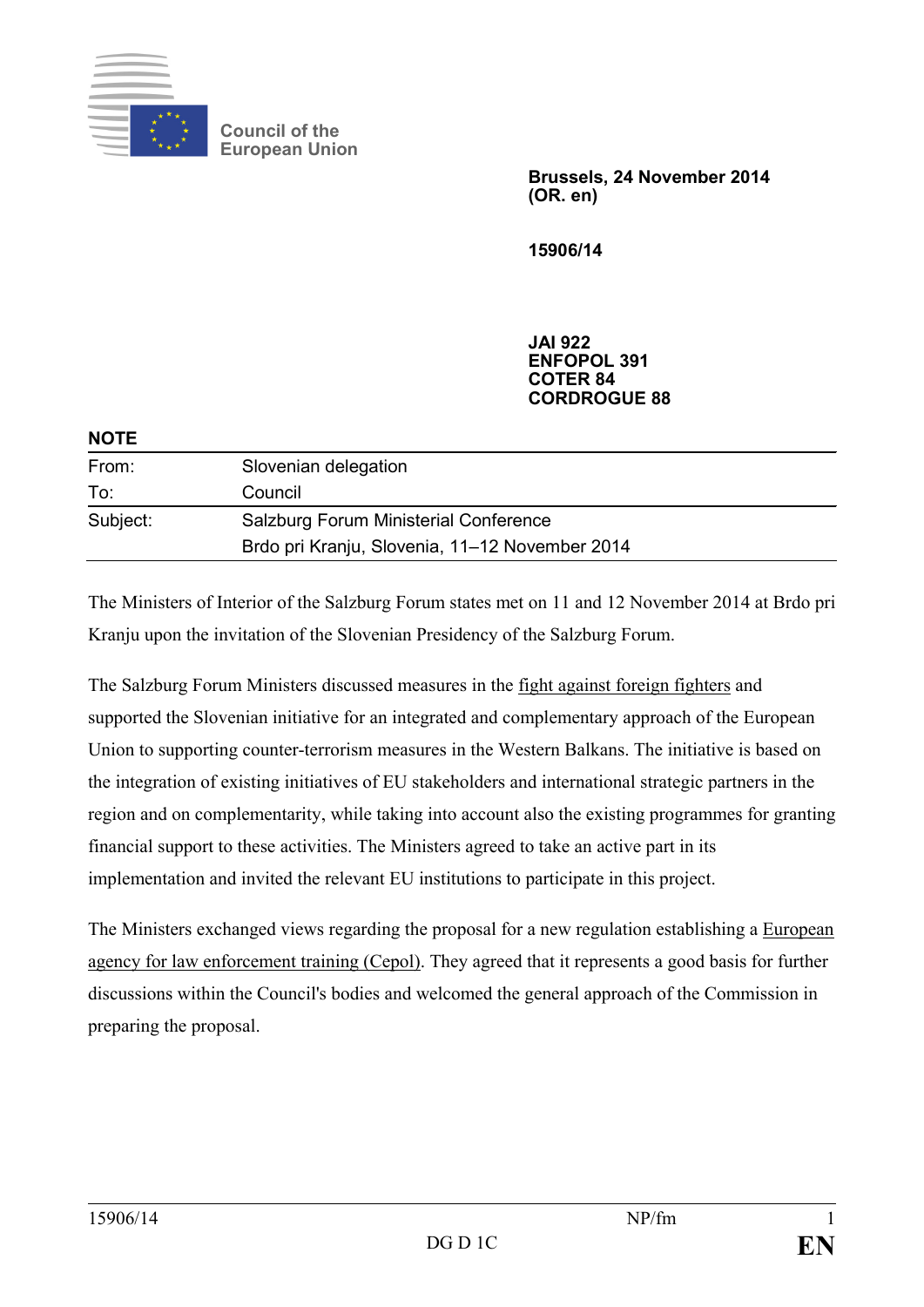They also discussed strengthening regional cooperation in the area of drug precursors and enhancing police cooperation in the form of Salzburg Forum police chief meetings.

At the end of the meeting the Salzburg Forum Ministers adopted the *Joint Declaration of the Ministerial Conference*, which is attached to this note.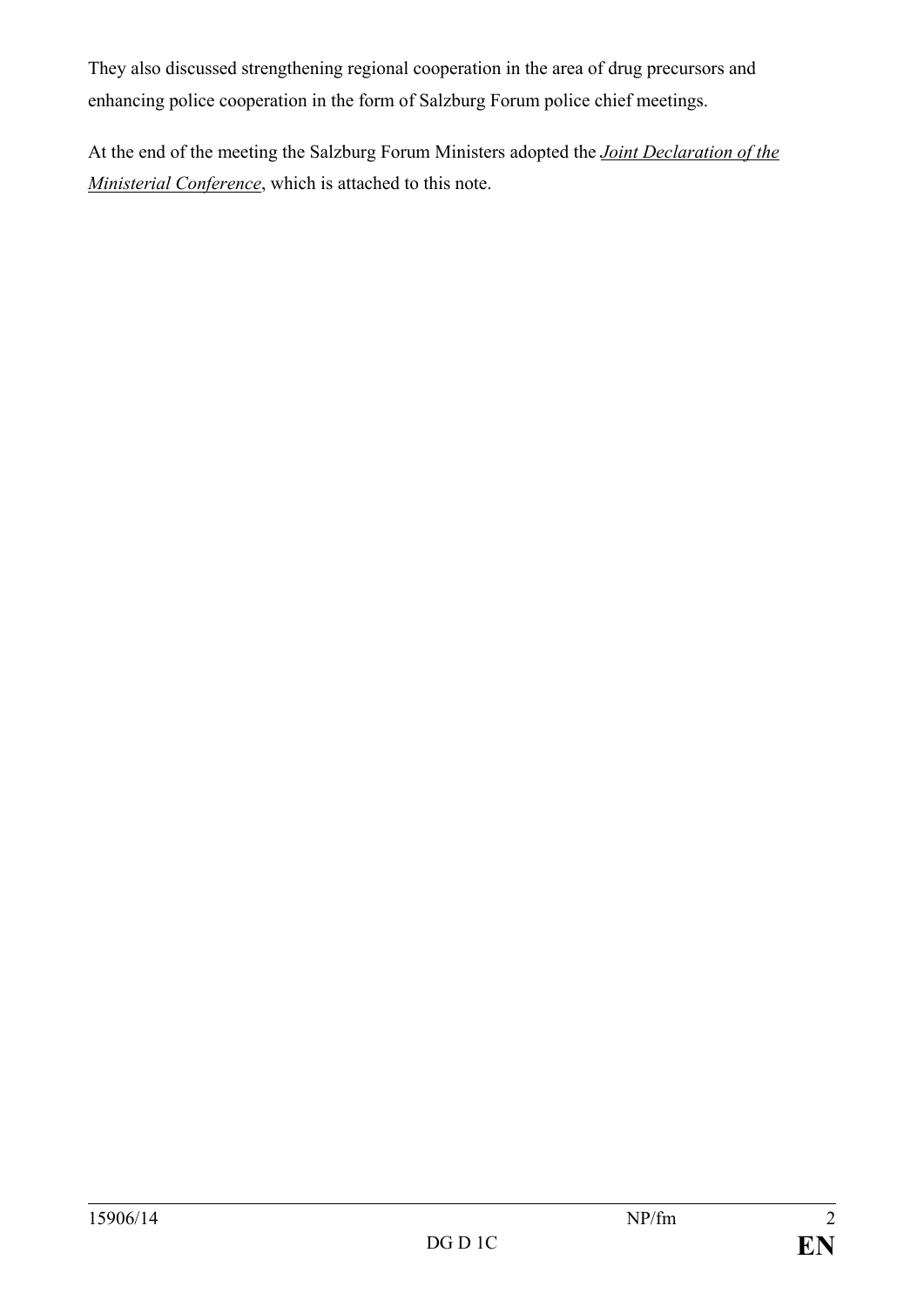

#### salzburg forum <u>. I le ûn</u> dialogue on internal security

# **Salzburg Forum Ministerial Conference**

Brdo pri Kranju, Slovenia, 11 - 12 November 2014

# **JOINT DECLARATION**

The Ministers of Interior of the Salzburg Forum states met on 11 and 12 November 2014 upon the invitation of the Slovenian Presidency of the Salzburg Forum. The main objective of the conference was to exchange views on key issues on the agenda in the field of internal security and police cooperation and to identify common positions in the respective strategic topics and also to asses ongoing regional cooperation and make plan for the next steps. The meeting was also attended by representatives of the European Commission. Cepol and Europol.

On the occasion of their meeting, the Ministers have agreed on the following:

## Foreign fighters and the threat of further radicalisation and recruitment

The Ministers took note of the presentation of the Slovenian initiative for an integrated and complementary approach of the European Union to supporting counter-terrorism measures in the Western Balkans. The initiative is based on the integration of existing initiatives of EU stakeholders and international strategic partners in the region and on complementarity, while taking into account also the existing programmes for granting financial support to these activities.

The Ministers welcomed the proposed initiative, which in their view takes into account the actual needs and priorities of the Western Balkan countries in the field of counterterrorism. The Ministers expressed their support for the initiative and agreed to take an active part in its implementation. They will also take into consideration the Italian-Austrian initiative against foreign fighters. The Ministers also invited the relevant EU institutions together with the Salzburg Forum Member States in order to make this initiative a success.

The Ministers also exchanged their views regarding measures proposed by the JHA Council in October 2014 for more effective border control to prevent and detect travel of foreign fighters, with an emphasis on the question of how the implementation of these measures can affect border checks at the EU external border. Furthermore, they reiterated their support to finalize the work on the EU PNR directive.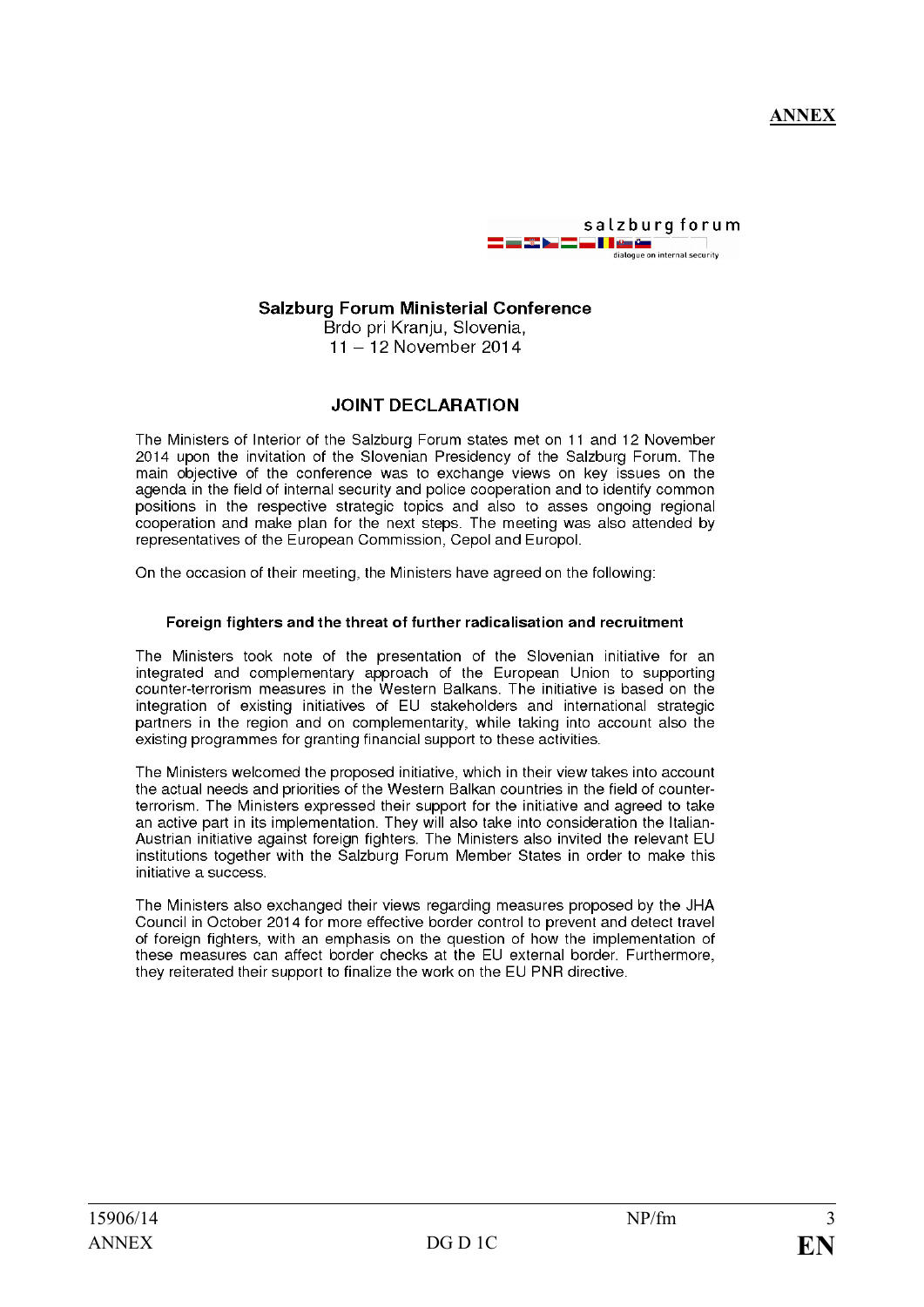#### New regulation establishing a European Union agency for law enforcement training (Cepol)

The Ministers exchanged views regarding the new Proposal for a Regulation of the European Parliament and of the Council establishing a European Union agency for law enforcement training (Cepol), repealing and replacing the Council Decision 2005/681/JHA, which the Commission published on 16 July 2014 and which is currently being discussed by the competent Council Working Group.

The Ministers agreed that the proposed Cepol Regulation represents a good basis for further discussions within Council's bodies and welcomed the general approach of the Commission in preparing the proposal. The Ministers discussed the new elements that the proposal has introduced, namely training becoming available not only to senior police officers, the establishment of a Scientific Committee for Training, the implementation of the Law Enforcement Training Scheme (LETS), and the procedure for appointment of the Agency's director.

The Ministers exchanged their views on existing solutions in the proposal, which are of strategic importance, and agreed to consider them carefully while drawing up their national position for negotiation process on the proposal for Cepol Regulation.

### Strengthening Regional Cooperation in the Area of Drug Precursors

In April 2013, the Ministers agreed that there was a need for enhanced regional cooperation in the fight against increasing abuse of drug precursors for methamphetamine production. As a follow-up to this decision, the Czech Republic distributed a questionnaire on national regulations in the area of drug precursors. The conclusion of the evaluation was that for a successful fight against methamphetamine production and distribution it is crucial to cooperate in this area on the regional level and that regulation of the sale of medicaments containing pseudoephedrine and of the red phosphorus handling in the Salzburg Forum Member States was necessary.

As a continuation of their efforts to intensify regional cooperation in this field, the Ministers presented the current situation regarding synthetic drugs and changes concerning the regulation of free access to medicaments containing<br>pseudoephedrine in their respective countries. The Ministers reiterated their determination to pay due attention to the issue of drug precursors, including the exchange of relevant information.

#### Enhancing police cooperation of Salzburg Forum members in the form of police chief meetings

The Ministers took note of the proposal to organize regular meetings of Salzburg Forum Chiefs of Police, in order to establish a close link between politics and operational police work. The Ministers agreed that a strong link and close interaction between the political/strategic and the operational police level is necessary to create an added value for the work in the area of public security and to further enhance the cooperation in the framework of the Salzburg Forum. At the same time, it was